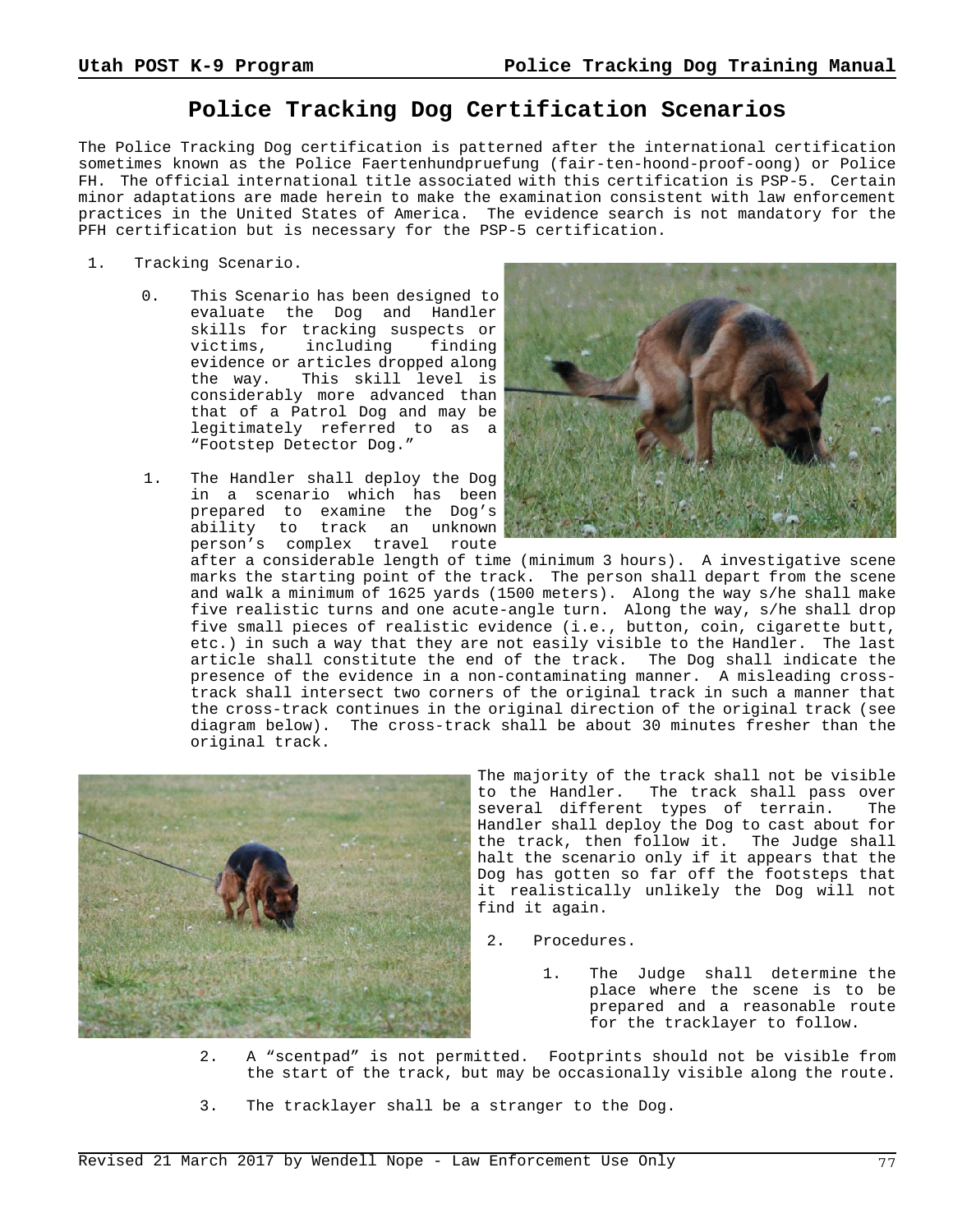- 4. The tracklayer shall walk in a natural manner and wear ordinary shoes. S/he is forbidden from making abnormal footfalls.
- 5. The track shall not be a defined pattern and shall be laid reasonable to the lay of the land. Only one turn is allowed to be unnaturally sharp or acute-angle. Otherwise, turns are to be realistic and not a "stop-rotate-walk" turn, as is common in civilian dog trials. Obtuseangle turns are permitted for the non-acute turns.



- 6. The person laying the crosstrack should be of sufficient dissimilarity (weight, etc.) from the tracklayer as to prevent any possible reasonable misinterpretation by the Dog.
- 7. The crosstrack should be laid at each corner as close to the 30 minute mark as possible. This means that after crossing the first turn, the person must pause for some minutes prior to crossing the other turn.
- 8. The evidence items shall not be larger than a small cell phone and shall be similar color as the terrain, when possible.
- 9. The evidence shall be thoroughly permeated with human odor.
- 10. The evidence may be placed anywhere along the track, except in the first or last 50 feet of the start, any turn, the crosstracks, or the end.
- 11. The track must have multiple changes of terrain.
- 12. The Dog may track on-leash or off-leash and at any<br>reasonable length, with reasonable length, vigilant Judge's scrutiny to watch for inappropriate Handler help.
- 13. The track concludes at the last piece of evidence.
- 14. The Dog may exhibit only<br>"precision" footstep-tofootstep-tofootstep tracking during this examination. Street-Tracking or Trailing is faulty.
- 
- 15. The speed of the Dog is not an issue, but should not
	- exceed a comfortable walking speed for the Handler, nor Backup Officers in order to maintain weapons-ready presentation.
- 16. The Handler may encourage the Dog throughout the scenario, as long as it is not so loud as to overtly announce the location of the Handler/Dog to any possible perpetrators along the way.
- 17. The Handler may rest the Dog along the route, if it appears that the Dog needs to do so to maintain efficiency.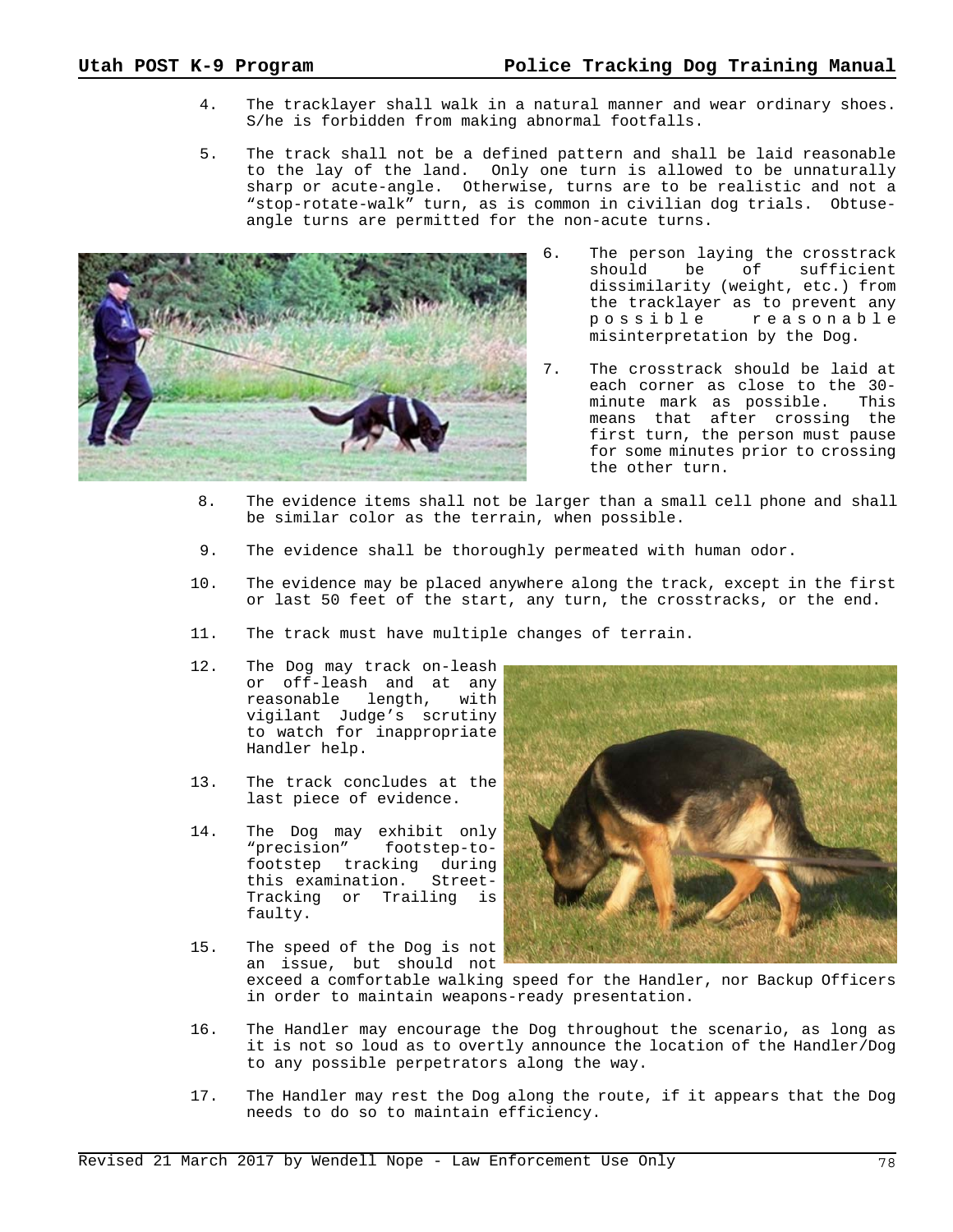- 18. The Handler shall notify the Judge when the Dog has indicated evidence, but shall not immediately pick it up. This is consistent with most deployment procedures. The Handler may ask the Judge to collect the evidence, to simulate a realistic procedure. During this time, the Handler may interact with the Dog in a reasonable manner.
- 19. The Handler and Dog shall be evaluated not only for the tracking skill, but also as if their performance was videoed and will be presented in court as evidence.

[Below is a diagram of a sample Track}



Start Crosstrack

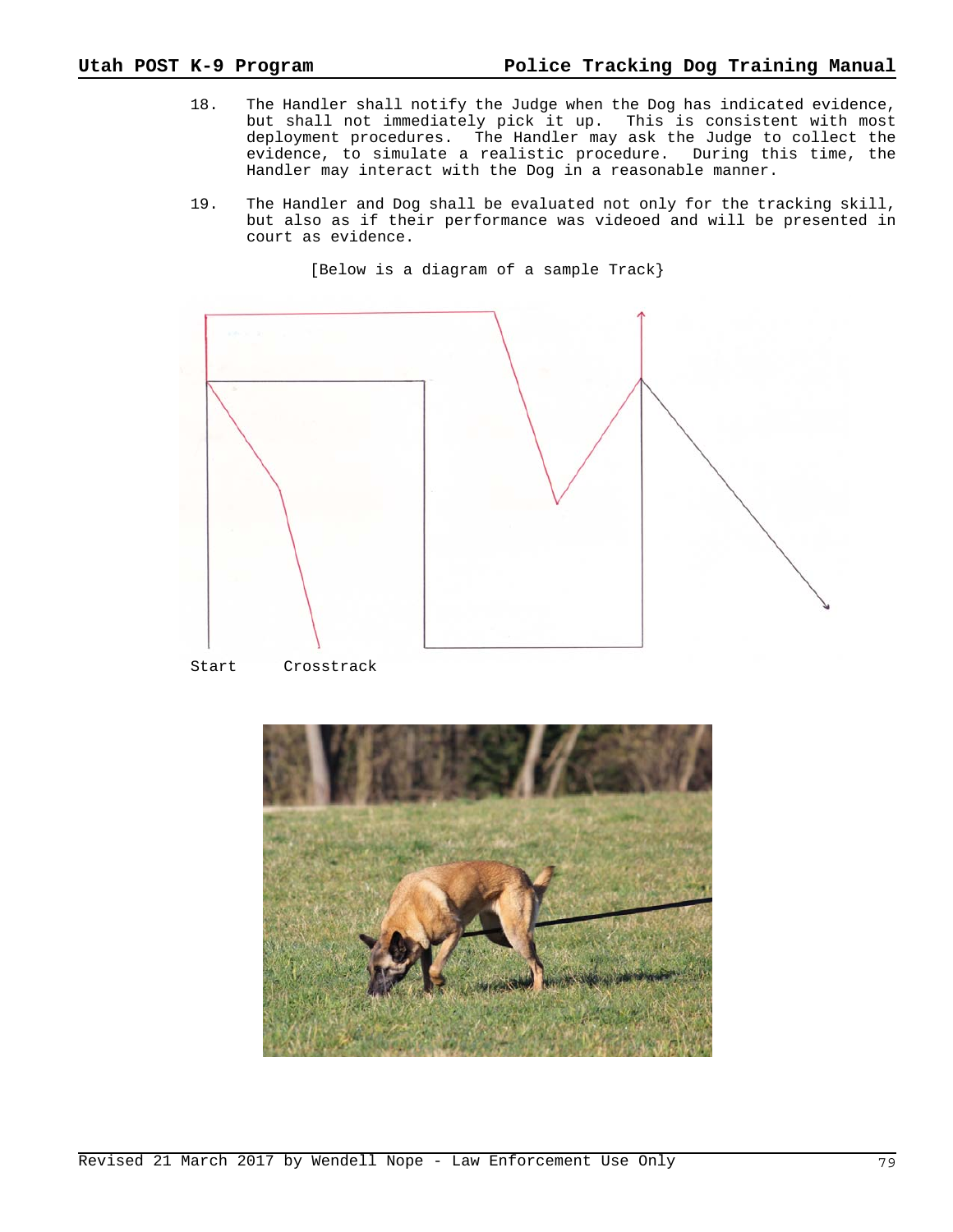- 2. Criminal Evidence Search Scenario
	- 0. This Scenario has been designed to evaluate the Patrol Dog and Handler<br>deployment skills for skills for searching, locating, and indicating criminal evidence or lost property.
	- 1. The Handler shall deploy the Dog in a scenario which has been prepared to examine the Dog's ability to locate and indicate criminal evidence. The search area shall be about 800m² size. The Judge shall place four contaminated



realistic objects in the search area and the Dog shall be given a reasonable amount of time (10 minutes) to deploy.



2. Procedures.

- 1. The search area shall be realistic and typical of deployment scenarios.
- 2. The Dog shall deploy unmuzzled.
- 3. The Handler and Dog shall be out of sight when the objects are placed. They shall be composed of four different materials and not be larger than a small cell phone. The objects shall be similar color as the terrain and shall not be placed in plain sight.
- 4. The objects shall be thoroughly permeated with human odor.
- 5. The Dog shall display a noncontaminating Indication behavior when locating the items.
- 6. A sample evidence search scenario is shown on the next page.